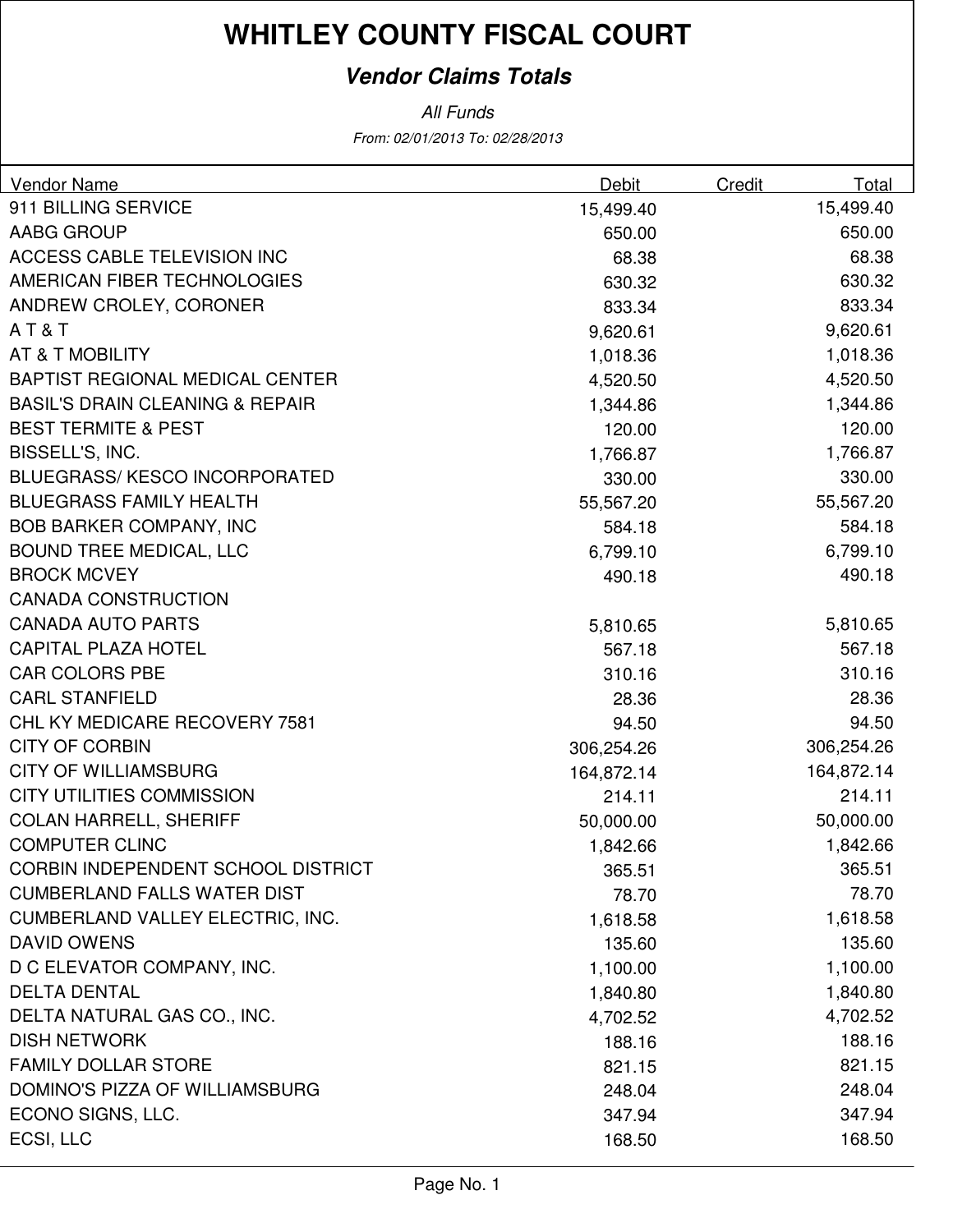### **Vendor Claims Totals**

All Funds

From: 02/01/2013 To: 02/28/2013

| <b>Vendor Name</b>                      | Debit     | Credit | Total     |
|-----------------------------------------|-----------|--------|-----------|
| <b>ELLIS SANITATION</b>                 |           |        |           |
| ELLISON'S SANITARY SUPPLY CO., INC.     | 576.19    |        | 576.19    |
| EMCON HOME GUARD, INC.                  | 5,150.00  |        | 5,150.00  |
| <b>EZ COUNTRY</b>                       | 425.00    |        | 425.00    |
| <b>FALLS FORD</b>                       | 4,082.78  |        | 4,082.78  |
| FIRST CLASS TRUCK & AUTO REPAIR, LLC    | 2,574.12  |        | 2,574.12  |
| <b>FLEETONE</b>                         | 16,235.01 |        | 16,235.01 |
| G & K SERVICES, INC                     | 2,562.10  |        | 2,562.10  |
| G & E DRIVE-IN                          | 542.01    |        | 542.01    |
| <b>HARDEE'S</b>                         | 601.02    |        | 601.02    |
| HARP ENTERPRISES, INC.                  |           |        |           |
| <b>HARRIS WHEEL ALIGNMENT</b>           | 25.00     |        | 25.00     |
| HINKLE CONTRACTING CORPORATION          | 7,960.42  |        | 7,960.42  |
| <b>HOLSTON GASES</b>                    | 3,210.47  |        | 3,210.47  |
| HUMANA HEALTH PLAN INC                  | 197.37    |        | 197.37    |
| ICS JAIL SUPPLIES, INC.                 | 1,419.11  |        | 1,419.11  |
| I.C.U. SURVEILLANCE                     | 2,795.00  |        | 2,795.00  |
| <b>HOMETOWN IGA #57</b>                 | 37.96     |        | 37.96     |
| <b>INTERSTATE CONSTRUCTION PRODUCTS</b> | 325.00    |        | 325.00    |
| <b>JAMIE FUSON</b>                      | 352.00    |        | 352.00    |
| JEFFREY L. GRAY                         | 492.18    |        | 492.18    |
| <b>JERRY LEACH</b>                      | 500.00    |        | 500.00    |
| JOHNNY WHEELS OF WILLIAMSBURG, INC      | 2,058.68  |        | 2,058.68  |
| <b>JONES MARKET GROCERY</b>             | 47.71     |        | 47.71     |
| <b>JUDY BRIMM</b>                       | 10.00     |        | 10.00     |
| K A C O ALL LINES FUND                  | 18,339.00 |        | 18,339.00 |
| KACO WORKERS COMPENSATION FUND          | 39,876.90 |        | 39,876.90 |
| <b>KACTFO</b>                           | 350.00    |        | 350.00    |
| KAPA                                    | 150.00    |        | 150.00    |
| <b>KAY SCHWARTZ, COUNTY CLERK</b>       | 363.00    |        | 363.00    |
| <b>KCJEA</b>                            | 195.00    |        | 195.00    |
| <b>KELLWELL FOOD MANAGEMENT</b>         | 22,441.59 |        | 22,441.59 |
| KU                                      | 12,751.01 |        | 12,751.01 |
| <b>KENWAY DISTRIBUTORS</b>              | 1,205.00  |        | 1,205.00  |
| <b>KIMBELL MIDWEST</b>                  | 337.54    |        | 337.54    |
| KNOX COUNTY UTILITIES COMMISSION        | 15.87     |        | 15.87     |
| KNOX-WHITLEY HUMANE ASSOCIATION, INC,   | 7,500.00  |        | 7,500.00  |
| KY BOARD OF EMERGENCY MEDICAL SERVICES  | 450.00    |        | 450.00    |
| KY SPIRIT HEALTH PLAN                   | 303.00    |        | 303.00    |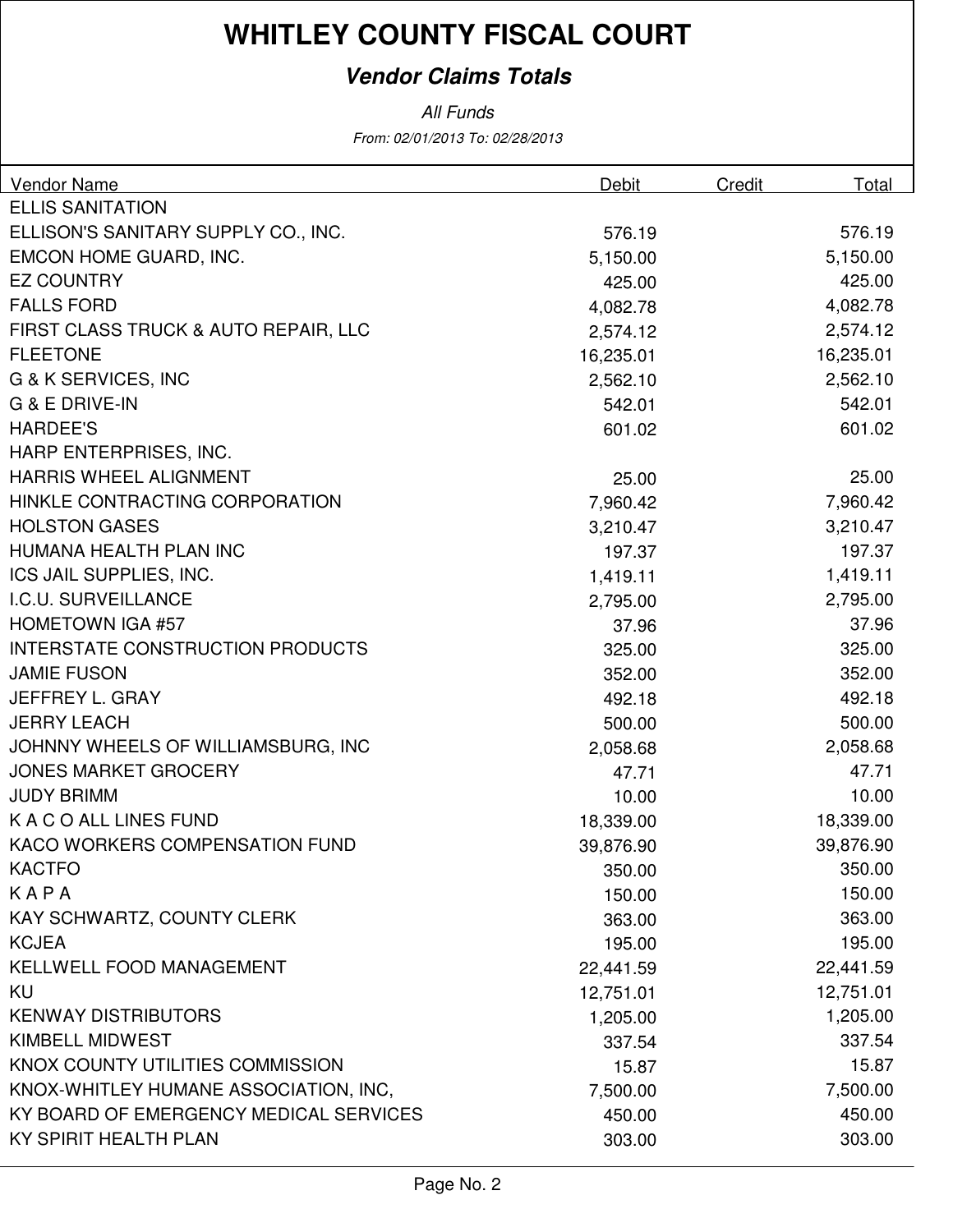### **Vendor Claims Totals**

From: 02/01/2013 To: 02/28/2013 All Funds

| <b>Vendor Name</b>                | Debit     | Credit | Total     |
|-----------------------------------|-----------|--------|-----------|
| <b>KY SPRING WATER</b>            | 478.19    |        | 478.19    |
| <b>KENTUCKY STATE TREASURER</b>   | 16,147.49 |        | 16,147.49 |
| LAKE CUMBERLAND STATE RESORT PARK | 139.10    |        | 139.10    |
| <b>LAUREL TERMITE CONTROL</b>     | 120.00    |        | 120.00    |
| LEWIS BROTHERS BLAST & PAINT SHOP | 1,200.00  |        | 1,200.00  |
| <b>LIDA J. POWERS</b>             | 600.00    |        | 600.00    |
| <b>LONDON RADIO SERVICE</b>       | 1,492.30  |        | 1,492.30  |
| <b>LYTTLE'S TELEPHONE</b>         | 320.00    |        | 320.00    |
| <b>MARY CARTER</b>                | 541.91    |        | 541.91    |
| <b>NEWS JOURNAL</b>               | 679.07    |        | 679.07    |
| NI GOVERNMENT SERVICES, INC.      | 81.00     |        | 81.00     |
| <b>NORTHERN SAFETY CO</b>         | 66.80     |        | 66.80     |
| <b>NORVEX SUPPLY</b>              | 5,132.23  |        | 5,132.23  |
| <b>OVERHEAD DOOR COMPANY</b>      | 351.10    |        | 351.10    |
| <b>OWENS AUTO PARTS</b>           | 516.99    |        | 516.99    |
| <b>PATTERSON CREEK VFD</b>        | 200.00    |        | 200.00    |
| POFF CARTING SERVICE              | 2,664.36  |        | 2,664.36  |
| PREFERRED LAB SERVICE             | 700.00    |        | 700.00    |
| <b>QUALITY CARE AUTO SERVICE</b>  | 2,252.95  |        | 2,252.95  |
| <b>QUILL CORPORATION</b>          | 602.81    |        | 602.81    |
| <b>RADIO SHACK</b>                | 55.00     |        | 55.00     |
| R. C. MILLER OIL CO               | 10,172.39 |        | 10,172.39 |
| REM COMPANY, INC.                 | 88.84     |        | 88.84     |
| <b>ROBBIE BROWN</b>               | 281.08    |        | 281.08    |
| <b>ROGER WELLS</b>                | 335.05    |        | 335.05    |
| <b>WHITLEY COUNTY PVA</b>         | 12,600.00 |        | 12,600.00 |
| <b>ROY SILER</b>                  | 39.55     |        | 39.55     |
| <b>SANDRA HOKE</b>                | 227.50    |        | 227.50    |
| <b>SGT JOES</b>                   | 132.00    |        | 132.00    |
| <b>SMITH'S AUTO SERVICE</b>       | 1,133.09  |        | 1,133.09  |
| SOUTHEASTERN EMERGENCY EQUIP.     | 3,370.03  |        | 3,370.03  |
| SOUTHEASTERN KY MAINTENANCE       | 1,038.00  |        | 1,038.00  |
| SOUTHERN HEALTH PARTNERS          | 20,712.60 |        | 20,712.60 |
| STERICYCLE, INC.                  | 902.96    |        | 902.96    |
| <b>SUBWAY</b>                     | 316.50    |        | 316.50    |
| <b>SUPERIOR PROTECTION</b>        | 77.60     |        | 77.60     |
| <b>TASTE OF THE COUNTRY</b>       | 328.68    |        | 328.68    |
| <b>TEKS WORK</b>                  | 100.00    |        | 100.00    |
| THREE FORKS REGIONAL JAIL         | 50.00     |        | 50.00     |